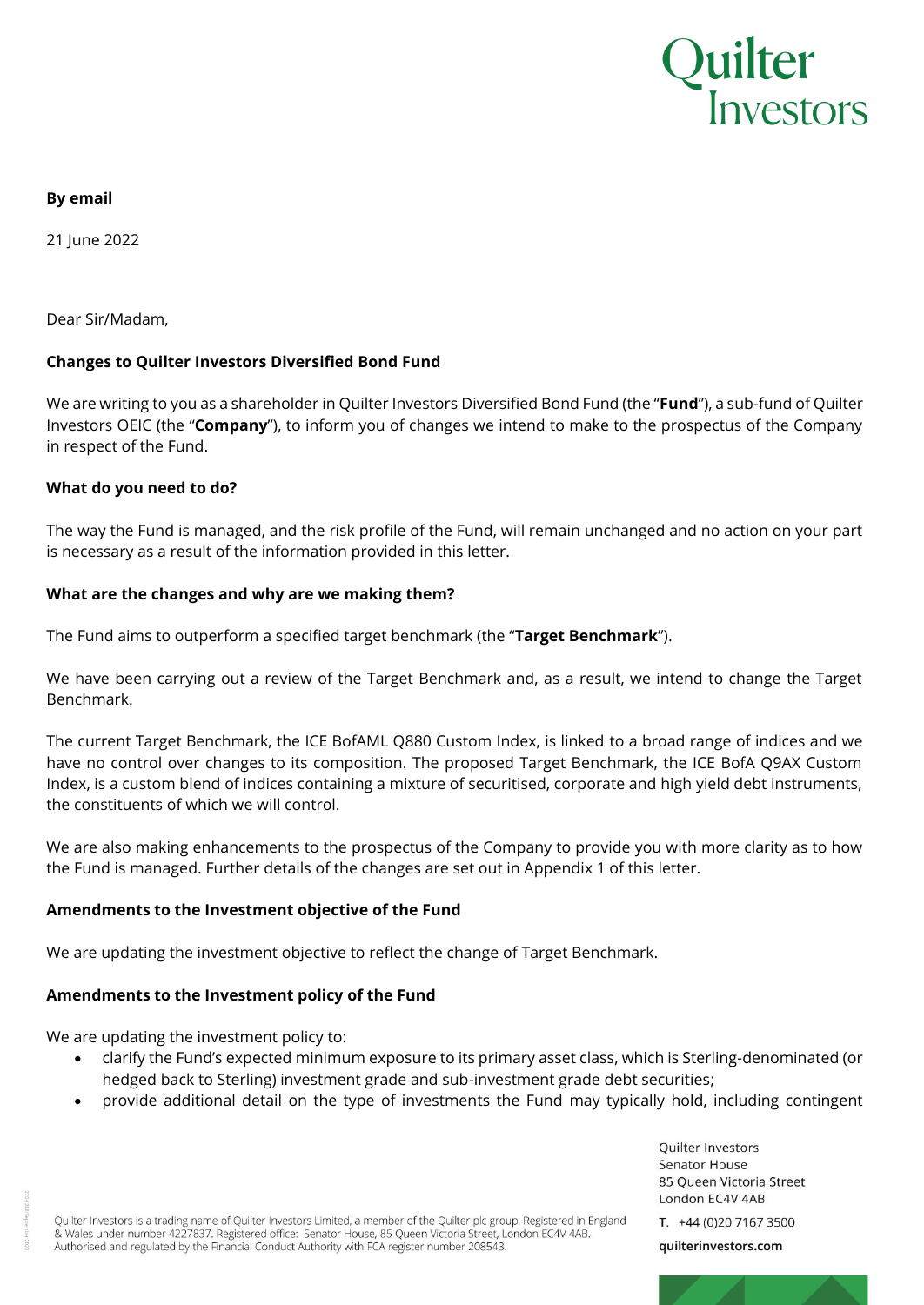convertible bonds (CoCos) which are a type of hybrid subordinated debt security that are convertible into equity if a pre-determined trigger event occurs; and

• clarify that derivatives may be used by the Fund for investment purposes or for efficient portfolio management. An explanation of efficient portfolio management can be found in the current prospectus of the Company.

## **Target Benchmark – Additional information**

We are providing additional information to explain why we believe the Target Benchmark is appropriate as a measure for assessing the performance of the Fund.

# **Changes to clarify the way in which the Fund is managed by the Investment Adviser**

We are re-labelling the "Investment Style" section of the prospectus to "Investment Approach", as this better reflects the description of the way in which the Fund is managed. We are also providing further information on how we monitor the Investment Adviser to the Fund and providing an explanation that the investments in the Fund may differ from those in the Target Benchmark.

## **When will the changes come into effect?**

The change of Target Benchmark and enhancements to the prospectus of the Company will become effective on 19 August 2022 (the "**Effective Date**").

## **Further information**

The FCA has confirmed that the changes described above do not affect the ongoing authorisation of the Company.

The costs relating to these changes will be payable by us out of the Fixed Ongoing Charge that we receive for managing the Fund. There is no additional cost to you.

The revised Key Investor Information Document and the prospectus will be available to download from our website, www.quilterinvestors.com, from the Effective Date.

If you have any queries regarding this matter, please contact us using the details at the bottom of this letter. Alternatively, please consult your financial adviser.

Yours faithfully,

**For and on behalf of Quilter Investors Limited**

> Quilter Investors **Senator House** 85 Queen Victoria Street London EC4V 4AB

T. +44 (0)20 7167 3500

Quilter Investors is a trading name of Quilter Investors Limited, a member of the Quilter plc group. Registered in England & Wales under number 4227837. Registered office: Senator House, 85 Queen Victoria Street, London EC4V 4AB. Authorised and regulated by the Financial Conduct Authority with FCA register number 208543.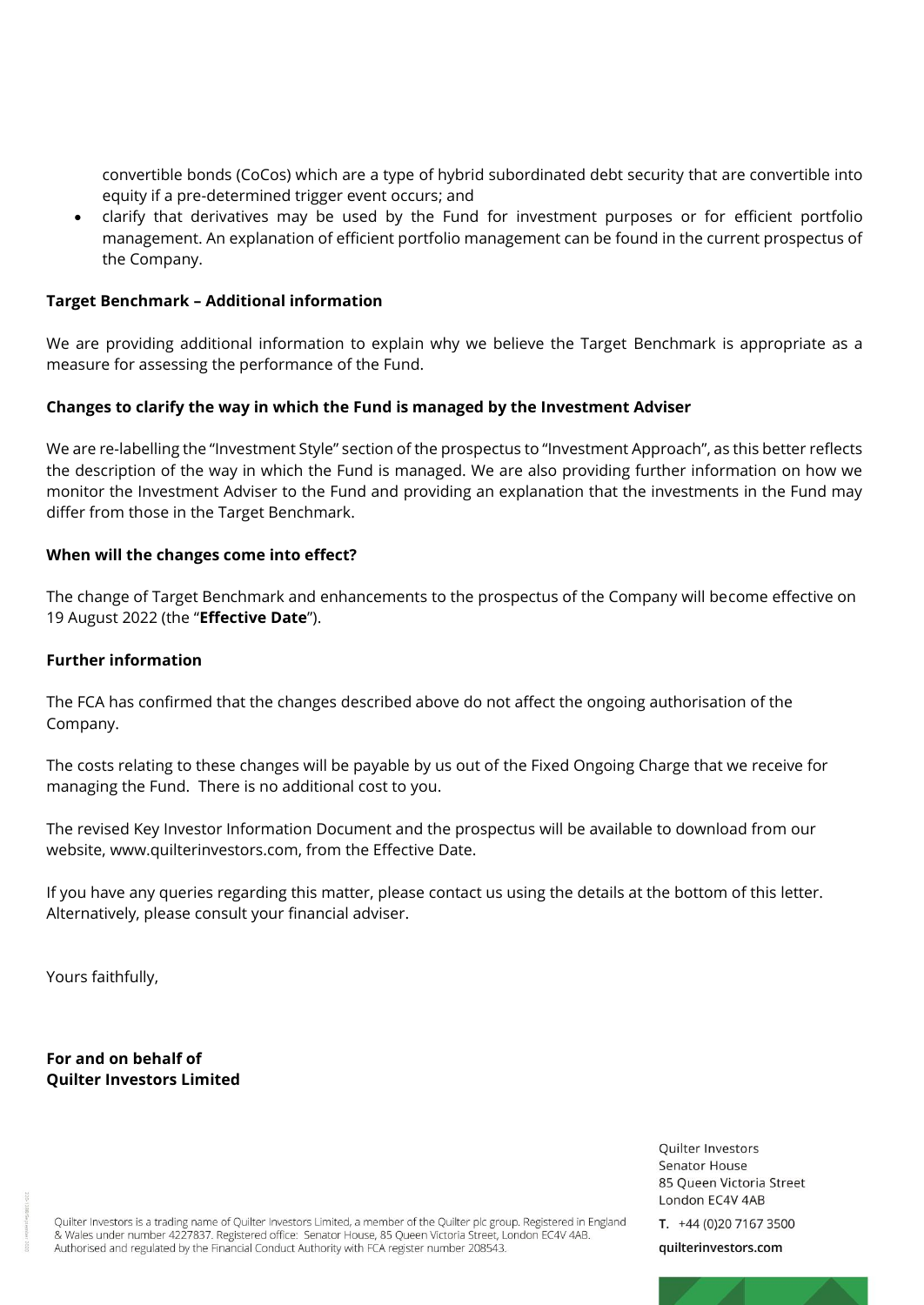# **Appendix 1: The changes Quilter Investors Diversified Bond Fund (PRN 806756)**

## **Changes**

|                                   | <b>Current</b>                                                                                                                                                                                                                                                                                                                                                | <b>Proposed</b>                                                                                                                                                                                                                                                                                                                                                                 |
|-----------------------------------|---------------------------------------------------------------------------------------------------------------------------------------------------------------------------------------------------------------------------------------------------------------------------------------------------------------------------------------------------------------|---------------------------------------------------------------------------------------------------------------------------------------------------------------------------------------------------------------------------------------------------------------------------------------------------------------------------------------------------------------------------------|
| Investment<br>Objective           | The Fund aims to achieve a combination of<br>income and capital growth and to outperform<br>the ICE BofAML Q880 Custom Index, net of<br>charges, over rolling five year periods.                                                                                                                                                                              | The Fund aims to achieve a combination of<br>income and capital growth and to<br>outperform the ICE BofA Q9AX Custom<br>Index, net of charges, over rolling five-year                                                                                                                                                                                                           |
|                                   |                                                                                                                                                                                                                                                                                                                                                               | periods.                                                                                                                                                                                                                                                                                                                                                                        |
| Investment<br><b>Policy</b>       | The Fund primarily invests (at least 70%) in a<br>diversified range of investment grade and sub-<br>investment grade bonds with fixed and variable<br>interest rates issued by companies, banks,<br>public entities and governments located<br>anywhere in the world. Investment may be<br>direct or through collective investment schemes<br>or derivatives. | The Fund invests at least 80% of the value of<br>its property in a diversified range of Sterling-<br>denominated (or hedged back to Sterling)<br>investment grade and sub-investment grade<br>debt securities issued by companies, banks,<br>public entities and governments located in<br>developed and emerging markets anywhere<br>in the world. Investment may be direct or |
|                                   | The Fund may also invest in other transferable<br>securities, collective investment schemes,<br>warrants, money market instruments, deposits<br>and cash.                                                                                                                                                                                                     | indirect (e.g. through collective investment<br>schemes or derivatives). The Fund may hold<br>up to 20% in contingent convertible bonds<br>(CoCos).                                                                                                                                                                                                                             |
|                                   | Any investment in collective investment schemes<br>may include those managed or operated by the<br>ACD or an associate of the ACD.                                                                                                                                                                                                                            | The Fund may also invest in other<br>transferable securities, collective investment<br>schemes, warrants, money market<br>instruments, deposits, cash and derivatives.                                                                                                                                                                                                          |
|                                   | The Fund may use derivative instruments for<br>investment purposes or Efficient Portfolio<br>Management. The use of derivatives for the<br>purpose of investment may affect the risk profile<br>of the Fund although this is not the ACD's                                                                                                                    | Any investment in collective investment<br>schemes may include those managed or<br>operated by the ACD or an associate of the<br>ACD.                                                                                                                                                                                                                                           |
|                                   | intention. The use of derivatives for Efficient<br>Portfolio Management is unlikely to affect the<br>risk profile of the Fund.                                                                                                                                                                                                                                | The Fund may use derivatives for<br>investment purposes and/or Efficient<br>Portfolio Management. The use of<br>derivatives for the purpose of investment                                                                                                                                                                                                                       |
|                                   | The Fund is managed by an Investment Adviser<br>selected by the ACD for their expected ability to<br>manage the Fund according to the investment<br>objective and policy. The ACD continuously<br>monitors and may periodically make changes to                                                                                                               | may affect the risk profile of the Fund<br>although this is not the ACD's intention. The<br>use of derivatives for Efficient Portfolio<br>Management is not likely to affect the risk<br>profile of the Fund.                                                                                                                                                                   |
|                                   | this appointment.                                                                                                                                                                                                                                                                                                                                             |                                                                                                                                                                                                                                                                                                                                                                                 |
| <b>Target</b><br><b>Benchmark</b> | The target benchmark for the Fund is the ICE<br>BofAML Q880 Custom Index.                                                                                                                                                                                                                                                                                     | The Target Benchmark for the Fund is the<br>ICE BofA Q9AX Custom Index, which is a                                                                                                                                                                                                                                                                                              |

Quilter Investors Senator House 85 Queen Victoria Street London EC4V 4AB

Quilter Investors is a trading name of Quilter Investors Limited, a member of the Quilter plc group. Registered in England<br>& Wales under number 4227837. Registered office: Senator House, 85 Queen Victoria Street, London E

T. +44 (0)20 7167 3500